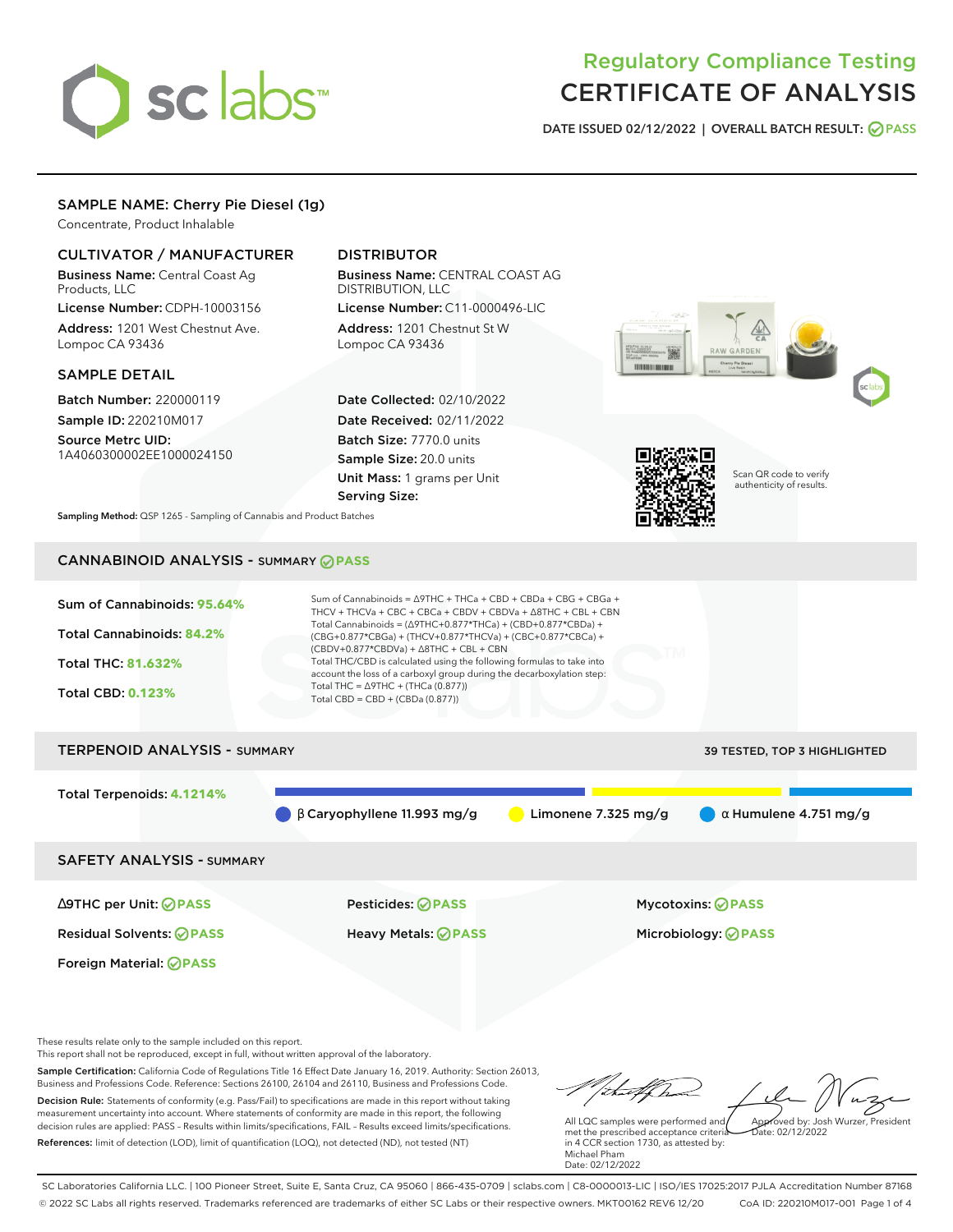



**CHERRY PIE DIESEL (1G) | DATE ISSUED 02/12/2022 | OVERALL BATCH RESULT: PASS**

#### **CANNABINOID TEST RESULTS** - 02/12/2022 **PASS**

Tested by high-performance liquid chromatography with diode-array detection (HPLC-DAD). **Method:** QSP 1157 - Analysis of Cannabinoids by HPLC-DAD

#### TOTAL CANNABINOIDS: **84.2%**

Total Cannabinoids (Total THC) + (Total CBD) + (Total CBG) + (Total THCV) + (Total CBC) + (Total CBDV) + ∆8THC + CBL + CBN

TOTAL THC: **81.632%** Total THC (∆9THC+0.877\*THCa)

TOTAL CBD: **0.123%**

Total CBD (CBD+0.877\*CBDa)

TOTAL CBG: 1.6% Total CBG (CBG+0.877\*CBGa)

TOTAL THCV: 0.301% Total THCV (THCV+0.877\*THCVa)

TOTAL CBC: 0.554% Total CBC (CBC+0.877\*CBCa)

TOTAL CBDV: ND Total CBDV (CBDV+0.877\*CBDVa)

| <b>COMPOUND</b>  | LOD/LOQ<br>(mg/g)          | <b>MEASUREMENT</b><br><b>UNCERTAINTY</b><br>(mg/g) | <b>RESULT</b><br>(mg/g) | <b>RESULT</b><br>(%) |
|------------------|----------------------------|----------------------------------------------------|-------------------------|----------------------|
| <b>THCa</b>      | 0.05/0.14                  | ±23.172                                            | 901.65                  | 90.165               |
| <b>A9THC</b>     | 0.06 / 0.26                | ±0.880                                             | 25.57                   | 2.557                |
| <b>CBGa</b>      | 0.1 / 0.2                  | ±0.88                                              | 16.9                    | 1.69                 |
| <b>CBCa</b>      | 0.07 / 0.28                | ±0.309                                             | 6.32                    | 0.632                |
| <b>THCVa</b>     | 0.07/0.20                  | ±0.164                                             | 3.43                    | 0.343                |
| <b>CBDa</b>      | 0.02/0.19                  | ±0.041                                             | 1.40                    | 0.140                |
| <b>CBG</b>       | 0.06/0.19                  | ±0.045                                             | 1.14                    | 0.114                |
| $\triangle$ 8THC | 0.1 / 0.4                  | N/A                                                | <b>ND</b>               | <b>ND</b>            |
| <b>THCV</b>      | 0.1/0.2                    | N/A                                                | <b>ND</b>               | <b>ND</b>            |
| <b>CBD</b>       | 0.07/0.29                  | N/A                                                | <b>ND</b>               | <b>ND</b>            |
| <b>CBDV</b>      | 0.04 / 0.15                | N/A                                                | <b>ND</b>               | <b>ND</b>            |
| <b>CBDVa</b>     | 0.03/0.53                  | N/A                                                | <b>ND</b>               | <b>ND</b>            |
| <b>CBL</b>       | 0.06 / 0.24                | N/A                                                | <b>ND</b>               | <b>ND</b>            |
| <b>CBN</b>       | 0.1/0.3                    | N/A                                                | <b>ND</b>               | <b>ND</b>            |
| <b>CBC</b>       | 0.2 / 0.5                  | N/A                                                | <b>ND</b>               | <b>ND</b>            |
|                  | <b>SUM OF CANNABINOIDS</b> |                                                    | 956.4 mg/g              | 95.64%               |

#### **UNIT MASS: 1 grams per Unit**

| ∆9THC per Unit                         | 1100 per-package limit | 25.57 mg/unit  | <b>PASS</b> |
|----------------------------------------|------------------------|----------------|-------------|
| <b>Total THC per Unit</b>              |                        | 816.32 mg/unit |             |
| <b>CBD per Unit</b>                    |                        | <b>ND</b>      |             |
| <b>Total CBD per Unit</b>              |                        | $1.23$ mg/unit |             |
| <b>Sum of Cannabinoids</b><br>per Unit |                        | 956.4 mg/unit  |             |
| <b>Total Cannabinoids</b><br>per Unit  |                        | 842.1 mg/unit  |             |

| <b>COMPOUND</b>          | LOD/LOQ<br>(mg/g) | <b>MEASUREMENT</b><br>UNCERTAINTY<br>(mg/g) | <b>RESULT</b><br>(mg/g)                         | <b>RESULT</b><br>(% ) |
|--------------------------|-------------------|---------------------------------------------|-------------------------------------------------|-----------------------|
| $\beta$ Caryophyllene    | 0.004 / 0.012     | ±0.4270                                     | 11.993                                          | 1.1993                |
| Limonene                 | 0.005 / 0.016     | ±0.1047                                     | 7.325                                           | 0.7325                |
| $\alpha$ Humulene        | 0.009 / 0.029     | ±0.1525                                     | 4.751                                           | 0.4751                |
| <b>Myrcene</b>           | 0.008 / 0.025     | ±0.0493                                     | 3.825                                           | 0.3825                |
| $trans-\beta$ -Farnesene | 0.008 / 0.025     | ±0.0731                                     | 2.059                                           | 0.2059                |
| Linalool                 | 0.009 / 0.032     | ±0.0633                                     | 1.667                                           | 0.1667                |
| Terpinolene              | 0.008 / 0.026     | ±0.0294                                     | 1.433                                           | 0.1433                |
| $\alpha$ Bisabolol       | 0.008 / 0.026     | ±0.0734                                     | 1.374                                           | 0.1374                |
| Nerolidol                | 0.009 / 0.028     | ±0.0655                                     | 1.042                                           | 0.1042                |
| Fenchol                  | 0.010 / 0.034     | ±0.0352                                     | 0.909                                           | 0.0909                |
| $\beta$ Pinene           | 0.004 / 0.014     | ±0.0101                                     | 0.879                                           | 0.0879                |
| Terpineol                | 0.016 / 0.055     | ±0.0532                                     | 0.866                                           | 0.0866                |
| $\alpha$ Pinene          | 0.005 / 0.017     | ±0.0056                                     | 0.647                                           | 0.0647                |
| Caryophyllene<br>Oxide   | 0.010 / 0.033     | ±0.0287                                     | 0.624                                           | 0.0624                |
| Guaiol                   | 0.009 / 0.030     | ±0.0224                                     | 0.474                                           | 0.0474                |
| Ocimene                  | 0.011 / 0.038     | ±0.0149                                     | 0.465                                           | 0.0465                |
| Borneol                  | 0.005 / 0.016     | ±0.0098                                     | 0.233                                           | 0.0233                |
| Valencene                | 0.009 / 0.030     | ±0.0103                                     | 0.149                                           | 0.0149                |
| Fenchone                 | 0.009 / 0.028     | ±0.0033                                     | 0.114                                           | 0.0114                |
| Camphene                 | 0.005 / 0.015     | ±0.0012                                     | 0.103                                           | 0.0103                |
| Citronellol              | 0.003 / 0.010     | ±0.0040                                     | 0.082                                           | 0.0082                |
| Geraniol                 | 0.002 / 0.007     | ±0.0023                                     | 0.052                                           | 0.0052                |
| $\alpha$ Phellandrene    | 0.006 / 0.020     | ±0.0005                                     | 0.038                                           | 0.0038                |
| 3 Carene                 | 0.005 / 0.018     | ±0.0004                                     | 0.031                                           | 0.0031                |
| $\gamma$ Terpinene       | 0.006 / 0.018     | ±0.0005                                     | 0.029                                           | 0.0029                |
| $\alpha$ Terpinene       | 0.005 / 0.017     | ±0.0004                                     | 0.026                                           | 0.0026                |
| Sabinene Hydrate         | 0.006 / 0.022     | ±0.0009                                     | 0.024                                           | 0.0024                |
| Nerol                    | 0.003 / 0.011     | N/A                                         | <loq< th=""><th><loq< th=""></loq<></th></loq<> | <loq< th=""></loq<>   |
| Sabinene                 | 0.004 / 0.014     | N/A                                         | <b>ND</b>                                       | ND                    |
| p-Cymene                 | 0.005/0.016       | N/A                                         | <b>ND</b>                                       | ND                    |
| Eucalyptol               | 0.006 / 0.018     | N/A                                         | ND                                              | ND                    |
| (-)-Isopulegol           | 0.005 / 0.016     | N/A                                         | ND                                              | ND                    |
| Camphor                  | 0.006 / 0.019     | N/A                                         | ND                                              | ND                    |
| Isoborneol               | 0.004 / 0.012     | N/A                                         | ND                                              | ND                    |
| Menthol                  | 0.008 / 0.025     | N/A                                         | ND                                              | ND                    |
| R-(+)-Pulegone           | 0.003 / 0.011     | N/A                                         | ND                                              | ND                    |
| Geranyl Acetate          | 0.004 / 0.014     | N/A                                         | ND                                              | ND                    |
| $\alpha$ Cedrene         | 0.005 / 0.016     | N/A                                         | <b>ND</b>                                       | ND                    |

**Cedrol** 0.008 / 0.027 N/A **ND ND TOTAL TERPENOIDS 41.214 mg/g 4.1214%**

SC Laboratories California LLC. | 100 Pioneer Street, Suite E, Santa Cruz, CA 95060 | 866-435-0709 | sclabs.com | C8-0000013-LIC | ISO/IES 17025:2017 PJLA Accreditation Number 87168 © 2022 SC Labs all rights reserved. Trademarks referenced are trademarks of either SC Labs or their respective owners. MKT00162 REV6 12/20 CoA ID: 220210M017-001 Page 2 of 4

#### **TERPENOID TEST RESULTS** - 02/12/2022

Terpene analysis utilizing gas chromatography-flame ionization detection (GC-FID). **Method:** QSP 1192 - Analysis of Terpenoids by GC-FID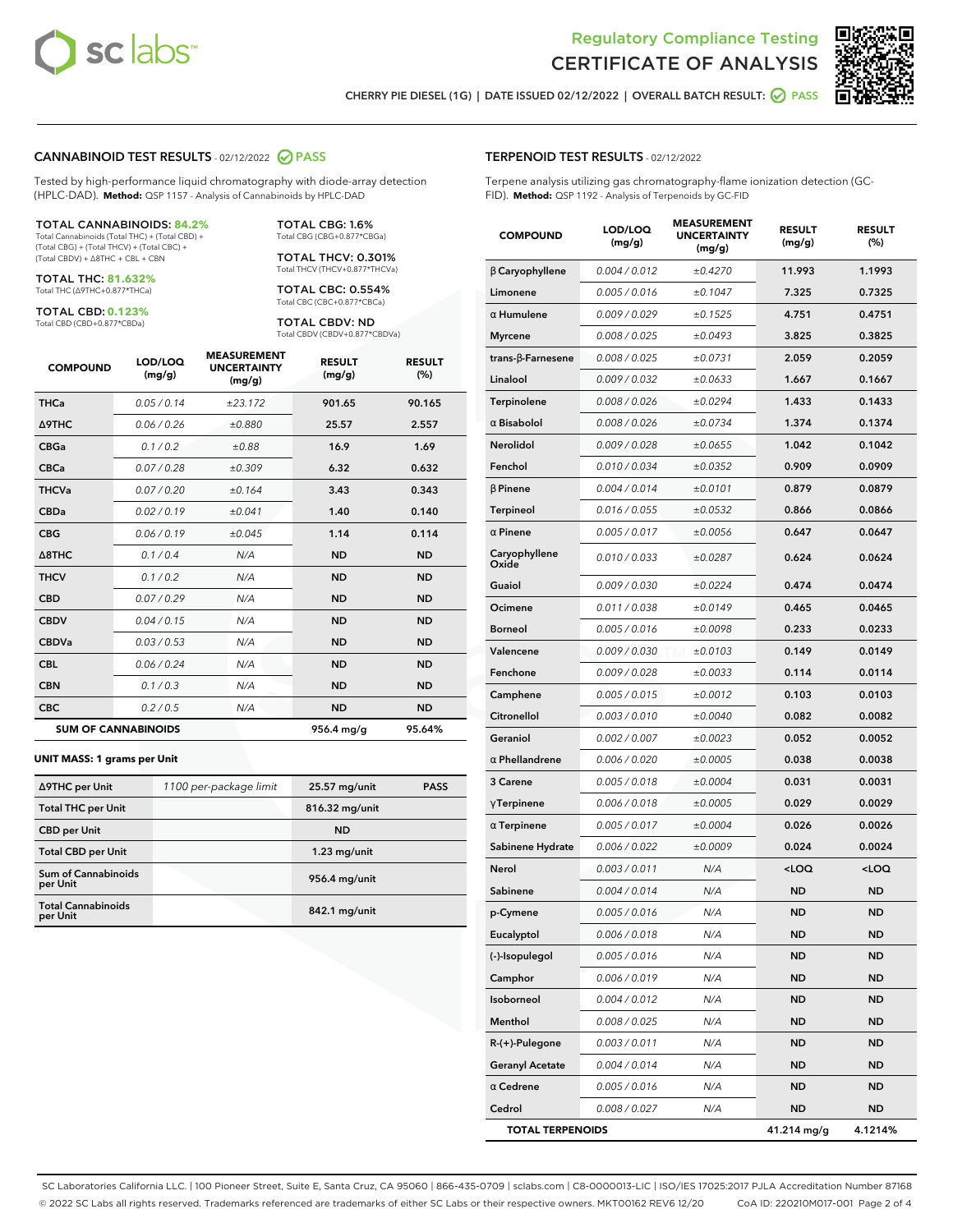



**CHERRY PIE DIESEL (1G) | DATE ISSUED 02/12/2022 | OVERALL BATCH RESULT: PASS**

# **CATEGORY 1 PESTICIDE TEST RESULTS** - 02/11/2022 **PASS**

Pesticide and plant growth regulator analysis utilizing high-performance liquid chromatography-mass spectrometry (HPLC-MS) or gas chromatography-mass spectrometry (GC-MS). \*GC-MS utilized where indicated. **Method:** QSP 1212 - Analysis of Pesticides and Mycotoxins by LC-MS or QSP 1213 - Analysis of Pesticides by GC-MS

| <b>COMPOUND</b>             | LOD/LOQ<br>$(\mu g/g)$ | <b>ACTION</b><br><b>LIMIT</b><br>$(\mu g/g)$ | <b>MEASUREMENT</b><br><b>UNCERTAINTY</b><br>$(\mu g/g)$ | <b>RESULT</b><br>$(\mu g/g)$ | <b>RESULT</b> |
|-----------------------------|------------------------|----------------------------------------------|---------------------------------------------------------|------------------------------|---------------|
| Aldicarb                    | 0.03 / 0.08            | $\ge$ LOD                                    | N/A                                                     | <b>ND</b>                    | <b>PASS</b>   |
| Carbofuran                  | 0.02 / 0.05            | $\ge$ LOD                                    | N/A                                                     | <b>ND</b>                    | <b>PASS</b>   |
| Chlordane*                  | 0.03 / 0.08            | $\ge$ LOD                                    | N/A                                                     | <b>ND</b>                    | <b>PASS</b>   |
| Chlorfenapyr*               | 0.03/0.10              | $\ge$ LOD                                    | N/A                                                     | <b>ND</b>                    | <b>PASS</b>   |
| Chlorpyrifos                | 0.02/0.06              | $>$ LOD                                      | N/A                                                     | <b>ND</b>                    | <b>PASS</b>   |
| Coumaphos                   | 0.02 / 0.07            | $\ge$ LOD                                    | N/A                                                     | <b>ND</b>                    | <b>PASS</b>   |
| Daminozide                  | 0.02/0.07              | $>$ LOD                                      | N/A                                                     | <b>ND</b>                    | <b>PASS</b>   |
| <b>DDVP</b><br>(Dichlorvos) | 0.03/0.09              | $\ge$ LOD                                    | N/A                                                     | <b>ND</b>                    | <b>PASS</b>   |
| <b>Dimethoate</b>           | 0.03/0.08              | $\ge$ LOD                                    | N/A                                                     | <b>ND</b>                    | <b>PASS</b>   |
| Ethoprop(hos)               | 0.03/0.10              | $\ge$ LOD                                    | N/A                                                     | <b>ND</b>                    | <b>PASS</b>   |
| Etofenprox                  | 0.02 / 0.06            | $\ge$ LOD                                    | N/A                                                     | <b>ND</b>                    | <b>PASS</b>   |
| Fenoxycarb                  | 0.03 / 0.08            | $\geq$ LOD                                   | N/A                                                     | <b>ND</b>                    | <b>PASS</b>   |
| Fipronil                    | 0.03 / 0.08            | $\ge$ LOD                                    | N/A                                                     | <b>ND</b>                    | <b>PASS</b>   |
| Imazalil                    | 0.02 / 0.06            | $\ge$ LOD                                    | N/A                                                     | <b>ND</b>                    | <b>PASS</b>   |
| Methiocarb                  | 0.02 / 0.07            | $\ge$ LOD                                    | N/A                                                     | <b>ND</b>                    | <b>PASS</b>   |
| Methyl<br>parathion         | 0.03/0.10              | $\geq$ LOD                                   | N/A                                                     | <b>ND</b>                    | <b>PASS</b>   |
| <b>Mevinphos</b>            | 0.03/0.09              | $\geq$ LOD                                   | N/A                                                     | <b>ND</b>                    | <b>PASS</b>   |
| Paclobutrazol               | 0.02 / 0.05            | $\geq$ LOD                                   | N/A                                                     | <b>ND</b>                    | <b>PASS</b>   |
| Propoxur                    | 0.03/0.09              | $>$ LOD                                      | N/A                                                     | <b>ND</b>                    | <b>PASS</b>   |
| Spiroxamine                 | 0.03 / 0.08            | $\ge$ LOD                                    | N/A                                                     | <b>ND</b>                    | <b>PASS</b>   |
| Thiacloprid                 | 0.03/0.10              | $\geq$ LOD                                   | N/A                                                     | <b>ND</b>                    | <b>PASS</b>   |
|                             |                        |                                              |                                                         |                              |               |

## **CATEGORY 2 PESTICIDE TEST RESULTS** - 02/11/2022 **PASS**

| <b>COMPOUND</b>          | LOD/LOO<br>$(\mu g/g)$ | <b>ACTION</b><br><b>LIMIT</b><br>$(\mu g/g)$ | <b>MEASUREMENT</b><br><b>UNCERTAINTY</b><br>$(\mu g/g)$ | <b>RESULT</b><br>$(\mu g/g)$ | <b>RESULT</b> |
|--------------------------|------------------------|----------------------------------------------|---------------------------------------------------------|------------------------------|---------------|
| Abamectin                | 0.03/0.10              | 0.1                                          | N/A                                                     | <b>ND</b>                    | <b>PASS</b>   |
| Acephate                 | 0.02/0.07              | 0.1                                          | N/A                                                     | <b>ND</b>                    | <b>PASS</b>   |
| Acequinocyl              | 0.02/0.07              | 0.1                                          | N/A                                                     | <b>ND</b>                    | <b>PASS</b>   |
| Acetamiprid              | 0.02/0.05              | 0.1                                          | N/A                                                     | <b>ND</b>                    | <b>PASS</b>   |
| Azoxystrobin             | 0.02/0.07              | 0.1                                          | N/A                                                     | <b>ND</b>                    | <b>PASS</b>   |
| <b>Bifenazate</b>        | 0.01/0.04              | 0.1                                          | N/A                                                     | <b>ND</b>                    | <b>PASS</b>   |
| <b>Bifenthrin</b>        | 0.02/0.05              | 3                                            | N/A                                                     | <b>ND</b>                    | <b>PASS</b>   |
| <b>Boscalid</b>          | 0.03/0.09              | 0.1                                          | N/A                                                     | <b>ND</b>                    | <b>PASS</b>   |
| Captan                   | 0.19/0.57              | 0.7                                          | N/A                                                     | <b>ND</b>                    | <b>PASS</b>   |
| Carbaryl                 | 0.02/0.06              | 0.5                                          | N/A                                                     | <b>ND</b>                    | <b>PASS</b>   |
| Chlorantranilip-<br>role | 0.04/0.12              | 10                                           | N/A                                                     | <b>ND</b>                    | <b>PASS</b>   |
| Clofentezine             | 0.03/0.09              | 0.1                                          | N/A                                                     | <b>ND</b>                    | <b>PASS</b>   |

| <b>COMPOUND</b>               | LOD/LOQ<br>(µg/g) | ACTION<br><b>LIMIT</b><br>$(\mu g/g)$ | <b>MEASUREMENT</b><br><b>UNCERTAINTY</b><br>(µg/g) | <b>RESULT</b><br>(µg/g) | <b>RESULT</b> |
|-------------------------------|-------------------|---------------------------------------|----------------------------------------------------|-------------------------|---------------|
| Cyfluthrin                    | 0.12 / 0.38       | $\overline{2}$                        | N/A                                                | <b>ND</b>               | <b>PASS</b>   |
| Cypermethrin                  | 0.11 / 0.32       | $\mathbf{1}$                          | N/A                                                | <b>ND</b>               | <b>PASS</b>   |
| Diazinon                      | 0.02 / 0.05       | 0.1                                   | N/A                                                | <b>ND</b>               | <b>PASS</b>   |
| Dimethomorph                  | 0.03 / 0.09       | 2                                     | N/A                                                | ND                      | <b>PASS</b>   |
| Etoxazole                     | 0.02 / 0.06       | 0.1                                   | N/A                                                | <b>ND</b>               | <b>PASS</b>   |
| Fenhexamid                    | 0.03 / 0.09       | 0.1                                   | N/A                                                | <b>ND</b>               | <b>PASS</b>   |
| Fenpyroximate                 | 0.02 / 0.06       | 0.1                                   | N/A                                                | ND                      | <b>PASS</b>   |
| Flonicamid                    | 0.03 / 0.10       | 0.1                                   | N/A                                                | <b>ND</b>               | <b>PASS</b>   |
| Fludioxonil                   | 0.03 / 0.10       | 0.1                                   | N/A                                                | <b>ND</b>               | <b>PASS</b>   |
| Hexythiazox                   | 0.02 / 0.07       | 0.1                                   | N/A                                                | <b>ND</b>               | <b>PASS</b>   |
| Imidacloprid                  | 0.04 / 0.11       | 5                                     | N/A                                                | <b>ND</b>               | <b>PASS</b>   |
| Kresoxim-methyl               | 0.02 / 0.07       | 0.1                                   | N/A                                                | <b>ND</b>               | <b>PASS</b>   |
| <b>Malathion</b>              | 0.03/0.09         | 0.5                                   | N/A                                                | ND                      | <b>PASS</b>   |
| Metalaxyl                     | 0.02 / 0.07       | $\overline{c}$                        | N/A                                                | <b>ND</b>               | <b>PASS</b>   |
| Methomyl                      | 0.03 / 0.10       | $\mathcal{I}$                         | N/A                                                | <b>ND</b>               | <b>PASS</b>   |
| Myclobutanil                  | 0.03 / 0.09       | 0.1                                   | N/A                                                | <b>ND</b>               | <b>PASS</b>   |
| <b>Naled</b>                  | 0.02 / 0.07       | 0.1                                   | N/A                                                | <b>ND</b>               | <b>PASS</b>   |
| Oxamyl                        | 0.04 / 0.11       | 0.5                                   | N/A                                                | <b>ND</b>               | <b>PASS</b>   |
| Pentachloronitro-<br>benzene* | 0.03 / 0.09       | 0.1                                   | N/A                                                | <b>ND</b>               | <b>PASS</b>   |
| Permethrin                    | 0.04 / 0.12       | 0.5                                   | N/A                                                | <b>ND</b>               | <b>PASS</b>   |
| Phosmet                       | 0.03/0.10         | 0.1                                   | N/A                                                | <b>ND</b>               | <b>PASS</b>   |
| Piperonylbu-<br>toxide        | 0.02 / 0.07       | 3                                     | N/A                                                | <b>ND</b>               | <b>PASS</b>   |
| Prallethrin                   | 0.03 / 0.08       | 0.1                                   | N/A                                                | <b>ND</b>               | <b>PASS</b>   |
| Propiconazole                 | 0.02 / 0.07       | 0.1                                   | N/A                                                | <b>ND</b>               | <b>PASS</b>   |
| Pyrethrins                    | 0.04 / 0.12       | 0.5                                   | N/A                                                | <b>ND</b>               | <b>PASS</b>   |
| Pyridaben                     | 0.02 / 0.07       | 0.1                                   | N/A                                                | <b>ND</b>               | <b>PASS</b>   |
| Spinetoram                    | 0.02 / 0.07       | 0.1                                   | N/A                                                | <b>ND</b>               | <b>PASS</b>   |
| Spinosad                      | 0.02 / 0.07       | 0.1                                   | N/A                                                | <b>ND</b>               | <b>PASS</b>   |
| Spiromesifen                  | 0.02 / 0.05       | 0.1                                   | N/A                                                | ND                      | <b>PASS</b>   |
| Spirotetramat                 | 0.02 / 0.06       | 0.1                                   | N/A                                                | ND                      | <b>PASS</b>   |
| Tebuconazole                  | 0.02 / 0.07       | 0.1                                   | N/A                                                | <b>ND</b>               | <b>PASS</b>   |
| Thiamethoxam                  | 0.03 / 0.10       | 5                                     | N/A                                                | ND                      | <b>PASS</b>   |
| Trifloxystrobin               | 0.03 / 0.08       | 0.1                                   | N/A                                                | ND                      | <b>PASS</b>   |

SC Laboratories California LLC. | 100 Pioneer Street, Suite E, Santa Cruz, CA 95060 | 866-435-0709 | sclabs.com | C8-0000013-LIC | ISO/IES 17025:2017 PJLA Accreditation Number 87168 © 2022 SC Labs all rights reserved. Trademarks referenced are trademarks of either SC Labs or their respective owners. MKT00162 REV6 12/20 CoA ID: 220210M017-001 Page 3 of 4